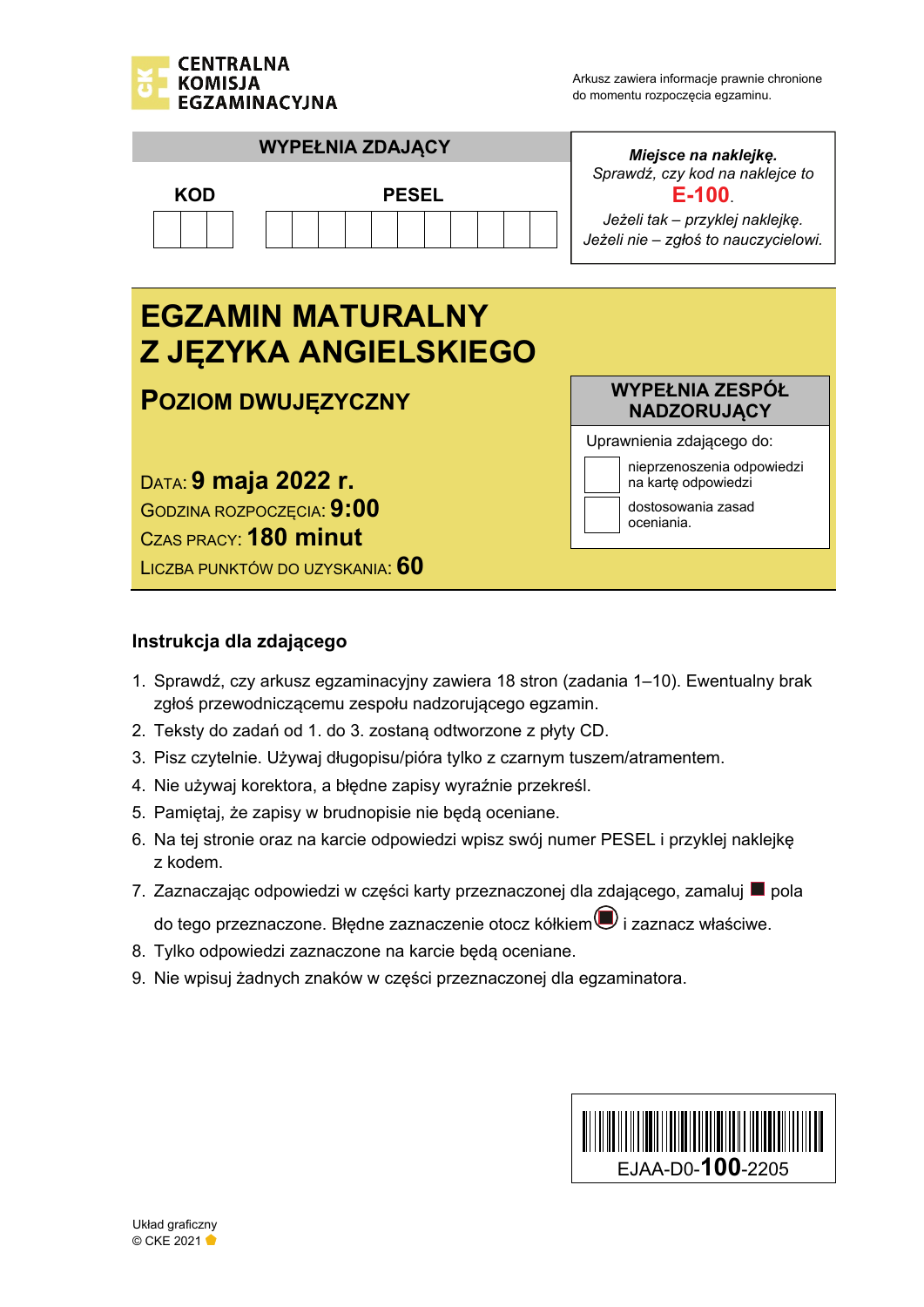## **TASK 1. (0–4)**

**You are going to hear three people talking about money. For questions 1.1.–1.4., choose the right speaker (A–C) and put a cross (X) in the appropriate column in the table. One speaker must be chosen twice. You will hear the recording twice.** 

| <b>Which speaker</b> | А                                                                                            | R |  |  |  |  |
|----------------------|----------------------------------------------------------------------------------------------|---|--|--|--|--|
| 1.1.                 | was initially sceptical about the authenticity of information about<br>a financial windfall? |   |  |  |  |  |
| 1.2.                 | refers to a family member who used to struggle to make ends<br>meet?                         |   |  |  |  |  |
| 1.3.                 | mentions the disposal of a property as a potential way out of<br>financial difficulties?     |   |  |  |  |  |
| 1.4.                 | decided on impulse to take a risk which resulted in a staggering<br>gain?                    |   |  |  |  |  |

## **TASK 2. (0–6)**

**You are going to hear two texts. For questions 2.1.–2.6., choose the answer which best matches what you have heard by circling the appropriate letter (A, B, C or D). Questions 2.1.–2.3. are for Text 1, questions 2.4.–2.6. are for Text 2. You will hear the recording twice.** 

#### **Text 1**

## **2.1. During their stay in Colorado in 2006, Billy and his brother**

- **A.** stumbled upon some equipment they were not familiar with.
- **B.** failed in their attempts to use the *Ski Klippers* designed by their grandfather.
- **C.** investigated some unopened boxes they had discovered the previous year.
- **D.** enraged their grandfather when they tested the *Ski Klippers* without his consent*.*

## **2.2. What does Billy mean by saying that his grandfather 'has mellowed'?**

- **A.** His grandfather's interest in inventing things has significantly diminished.
- **B.** His grandfather used to be more reckless in his younger days.
- **C.** His grandfather's mobility has declined with age.
- **D.** His grandfather no longer inspires young minds.

#### **2.3. When answering the question about setting up his business, Billy**

- **A.** puts forward ideas on how to outsmart potential competitors.
- **B.** outlines the ways in which the original *Ski Klippers* were fundamentally redesigned.
- **C.** advocates the implementation of stricter copyright laws.
- **D.** emphasizes the value of competent assistance.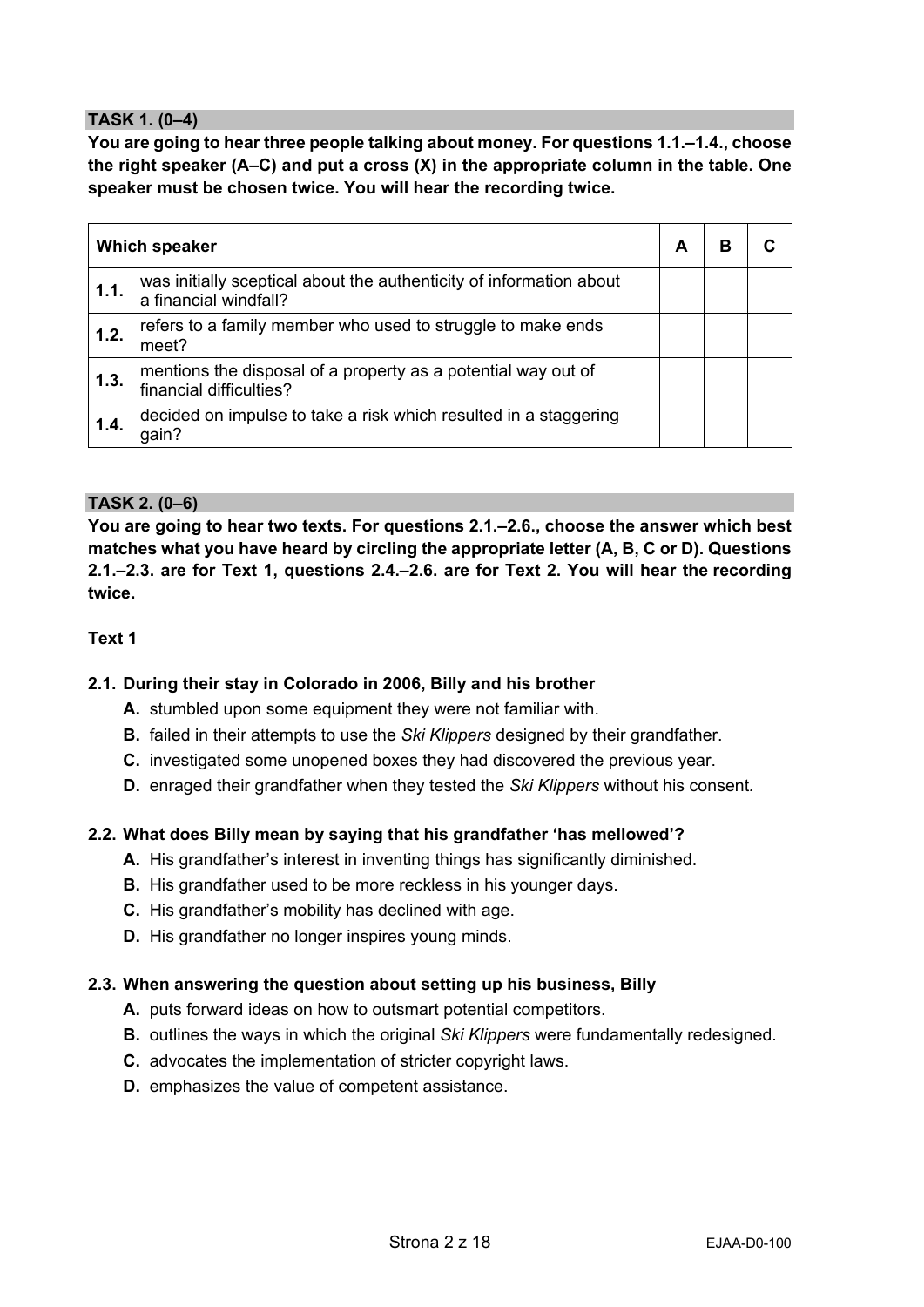## **Text 2**

#### **2.4. During the first month after its appearance, the cat**

- **A.** steered clear of the speaker's garden.
- **B.** gave the misleading impression of being neglected.
- **C.** turned out to be a picky eater when it came to leftovers.
- **D.** started to show up in the speaker's garden on a daily basis.

#### **2.5. The speaker began to feel like the cat's owner when**

- **A.** the distance between them had shortened to two metres.
- **B.** the cat emptied the first bowl of table scraps.
- **C.** she finally managed to establish that the cat was a male.
- **D.** the cat approached her in need of help.

#### **2.6. What happened when the speaker noticed that the cat was injured?**

- **A.** The speaker followed some advice on cat care given by Internet users.
- **B.** The cat's immediate reaction was to take shelter in the speaker's house.
- **C.** The speaker's attempt to feed the cat scared it off.
- **D.** The speaker did not manage to keep the cat indoors despite her best efforts.

#### **TASK 3. (0**–**5)**

**You are going to hear a text about an accident at sea. Based on what you hear, complete the gap in each sentence (3.1.–3.5.). You will hear the recording twice.** 

**3.1.** Before setting off, the speaker provided the coastguard with his identity,

| ---<br>.<br>unu |
|-----------------|
|-----------------|

- **3.2.** The speaker kept flares and his phone in **EXALLA** the canoe was fitted with.
- **3.3.** When the tide changed, the speaker couldn't update the rescue team on his whereabouts because \_\_\_\_\_\_\_\_\_\_\_\_\_\_\_\_\_\_\_\_\_\_\_\_\_\_\_\_\_\_\_\_\_\_\_\_\_\_\_\_\_\_\_\_\_\_\_\_\_\_\_\_\_\_\_\_\_\_\_\_\_\_.
- **3.4.** According to the speaker, the trawler that saved him was probably not

 $\mathcal{L}_\text{max}$  and  $\mathcal{L}_\text{max}$  and  $\mathcal{L}_\text{max}$  and  $\mathcal{L}_\text{max}$  and  $\mathcal{L}_\text{max}$  and  $\mathcal{L}_\text{max}$ 

**3.5.** Luckily, the speaker was found before it otherwise he wouldn't have survived.

## *TRANSFER YOUR ANSWERS TO TASKS 1 AND 2 TO THE ANSWER SHEET!*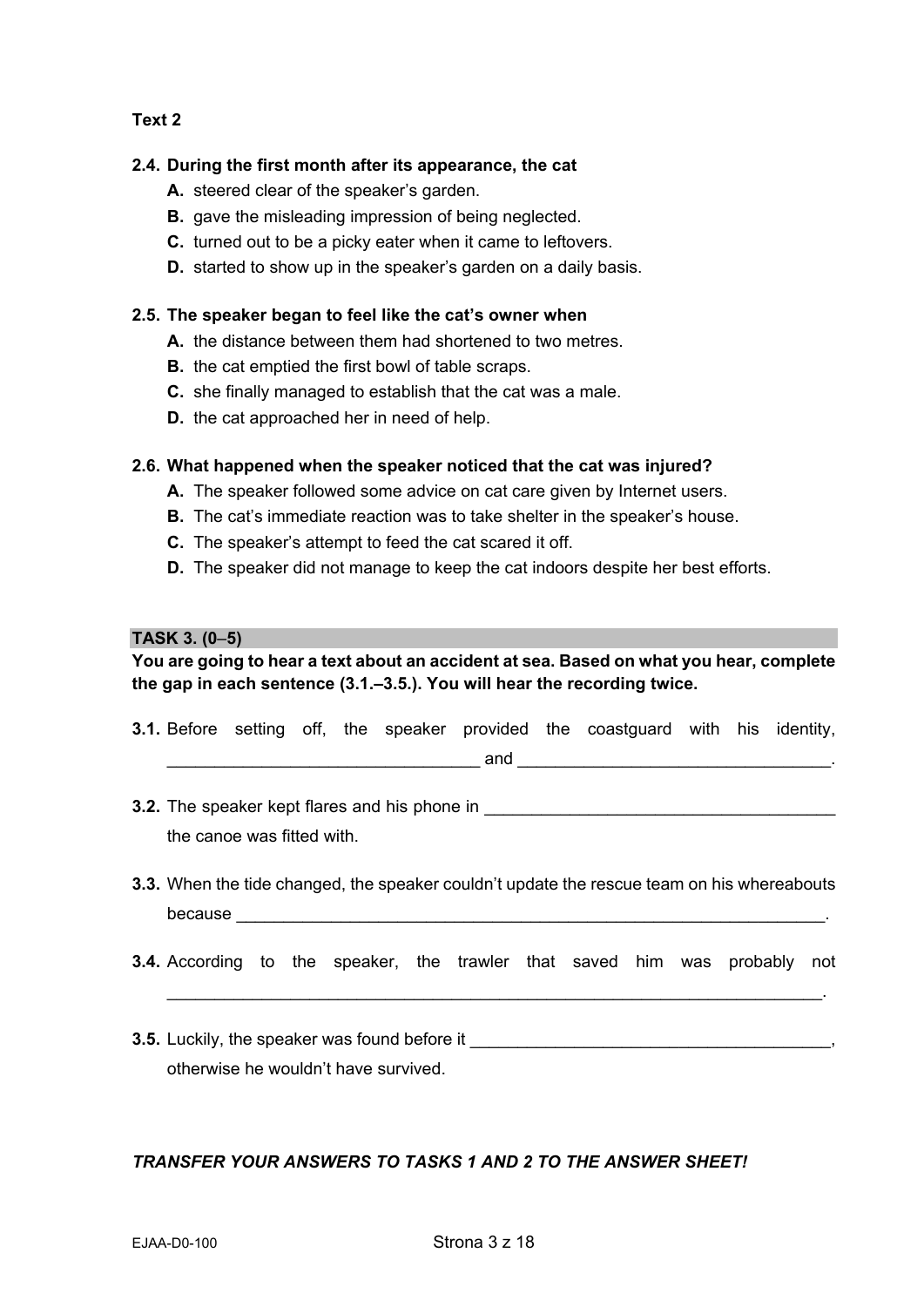## **TASK 4. (0–7)**

## **Read two texts about television. For questions 4.1.–4.7., choose the answer that best matches the text and circle the appropriate letter (A, B, C or D).**

#### **Text 1**

#### TV TAI FS

The parched yellow grass of Primrose Hill was crowded with young professionals, many straight from their offices, talking and laughing, and Dexter lay in the centre of it all thinking about television. The idea of a career in photography had been abandoned without much of a fight. He knew he was a decent amateur, but to become exceptional would require toil, rejection and struggle, and he wasn't sure struggle suited him. **[1]** Television, on the other hand, wanted him right now. Why hadn't he thought of it before? When he was growing up, there had always been a television in his home, but there was something a little unwholesome about watching the thing. Now, it had suddenly come to dominate his life, and with the passion of a new recruit he found himself getting quite emotional about the medium, as if he had finally found a spiritual home.

His rise through this world had been meteoric. A woman he had met on a train in India had given him his first job as a runner, then a researcher, and now he was Assistant Producer on a weekend magazine programme that mixed live music with brash reports on the things that really stirred adolescent minds: music, freedom and a feeling of insecurity about the future. **[2]** The hyperactive clips Dexter produced were shot from crazy angles through fish-eye lenses, with the clouds sped up in sync with an acid house soundtrack. There was even talk of putting him in front of the cameras in the next series. He was flying and there seemed to be every possibility that he would make his parents proud.

Although it didn't have the arty gleam of photography, TV was the future. It always touched people's lives in the most immediate way, shaped opinions, provoked and entertained more effectively than all those books no-one read and plays no-one went to see. Emma could say what she liked about the Tories (Dexter was no fan either) but they had certainly shaken up the media. **[3]** By contrast, *Redlight Productions*, where he worked, was part of the boom in new, youthful, privately owned independent companies wresting the means of production away from the fusty dinosaurs. There was money in the media; the fact sang out from the primary-coloured open-plan offices with their state-of-the-art computer systems and generously stocked communal fridges.

"I work in TV"; just saying it gave him satisfaction. He liked striding down Berwick Street to an edit-suite with a jiffy bag of videotapes, nodding at people just like him. He liked the sushi platters and the launch parties, ordering couriers and saying things like "we've got to lose six seconds". **[4]** However, above anything else, he liked the fact that it was one of the better-looking industries, in which youth was valued. No chance, in this brave new world of TV, of walking into a conference room to find a group of sixty-two-year-olds brainstorming.

So what happened to TV people when they reached a certain age? Never mind, it suited him, as did the preponderance of young women like Naomi: hard, ambitious and metropolitan. In rare moments of self-doubt, he had once worried that a lack of intellect might hold him back in life, but here was a job where confidence, energy, perhaps even a certain arrogance were what mattered, all qualities that lay within his grasp. Yes, you had to be smart, but not Emma-smart. Just politic, shrewd and ambitious. He wanted to share all this excitement with Emma, introduce her to new possibilities, new social circles; to make her life more like his own.

*adapted from One Day by David Nicholls*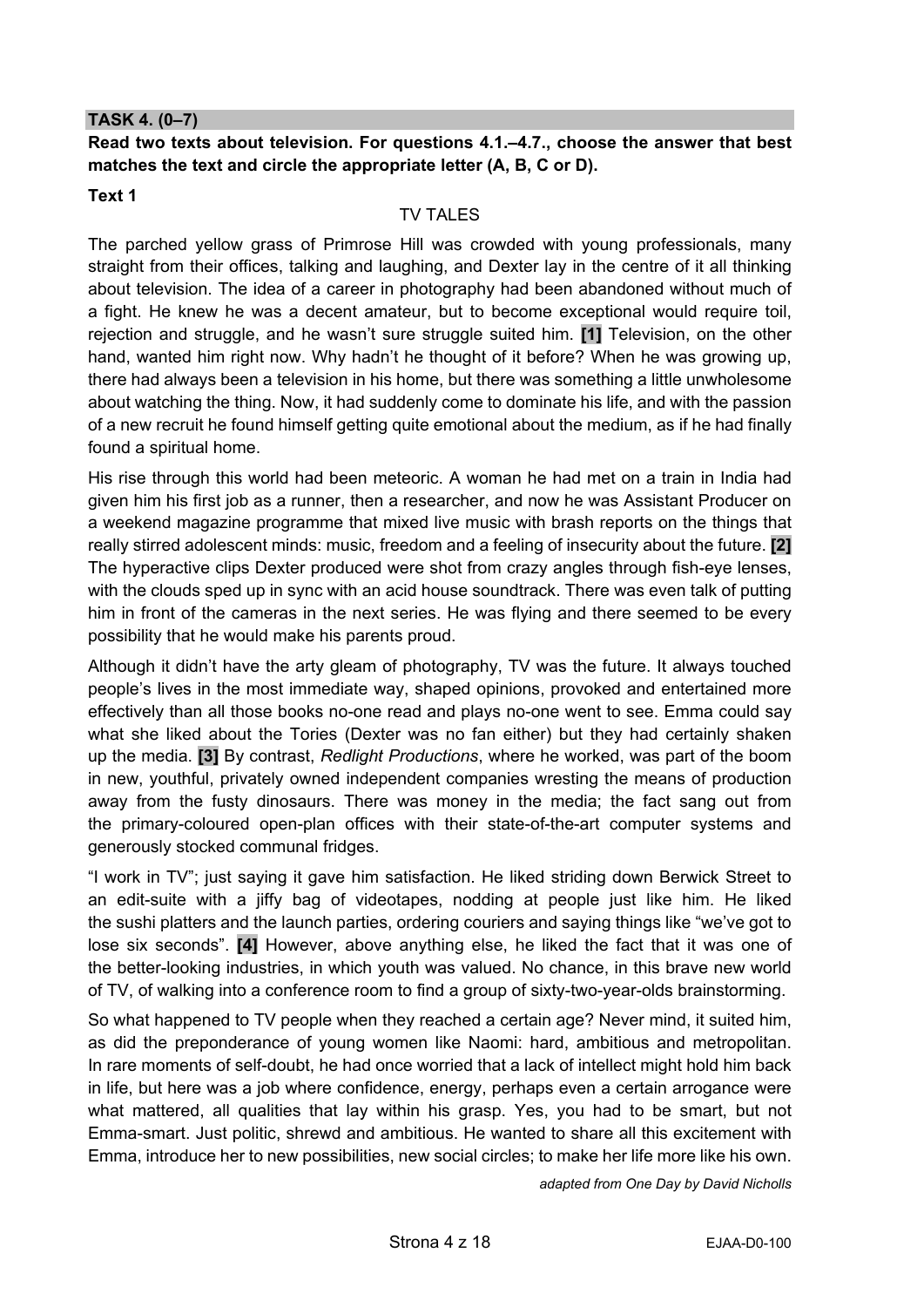## **4.1. Look at the spaces marked 1-4 in the text and decide where the following sentence fits best in the passage.**

Until recently, broadcasting had seemed stuffy, worthy and dull; heavily unionised, grey and bureaucratic; full of bearded do-gooders and old dears pushing tea-trolleys; a sort of showbiz branch of the Civil Service.

- **A.** In the space marked **[1]**.
- **B.** In the space marked **[2]**.
- **C.** In the space marked **[3]**.
- **D.** In the space marked **[4]**.

#### **4.2. The weekend magazine programme for which Dexter worked**

- **A.** provoked a heated debate among viewers.
- **B.** was regarded as too high-brow.
- **C.** had made Dexter the pride and joy of his parents.
- **D.** addressed topics that mattered to young people.

#### **4.3. Which of the following aspects of television is mentioned as appealing to Dexter?**

- **A.** It had the power to influence political events.
- **B.** It was dominated by people with strongly held convictions.
- **C.** It was an environment in which young people could thrive.
- **D.** It gave an opportunity to rub shoulders with the rich and famous.

#### **4.4. It is implied in the final paragraph that Dexter**

- **A.** sensed that he had what it took to succeed in the world of television.
- **B.** behaved tentatively in an environment dominated by women.
- **C.** realized he was outgrowing his relationship with Emma.
- **D.** felt envious of Naomi's promising career.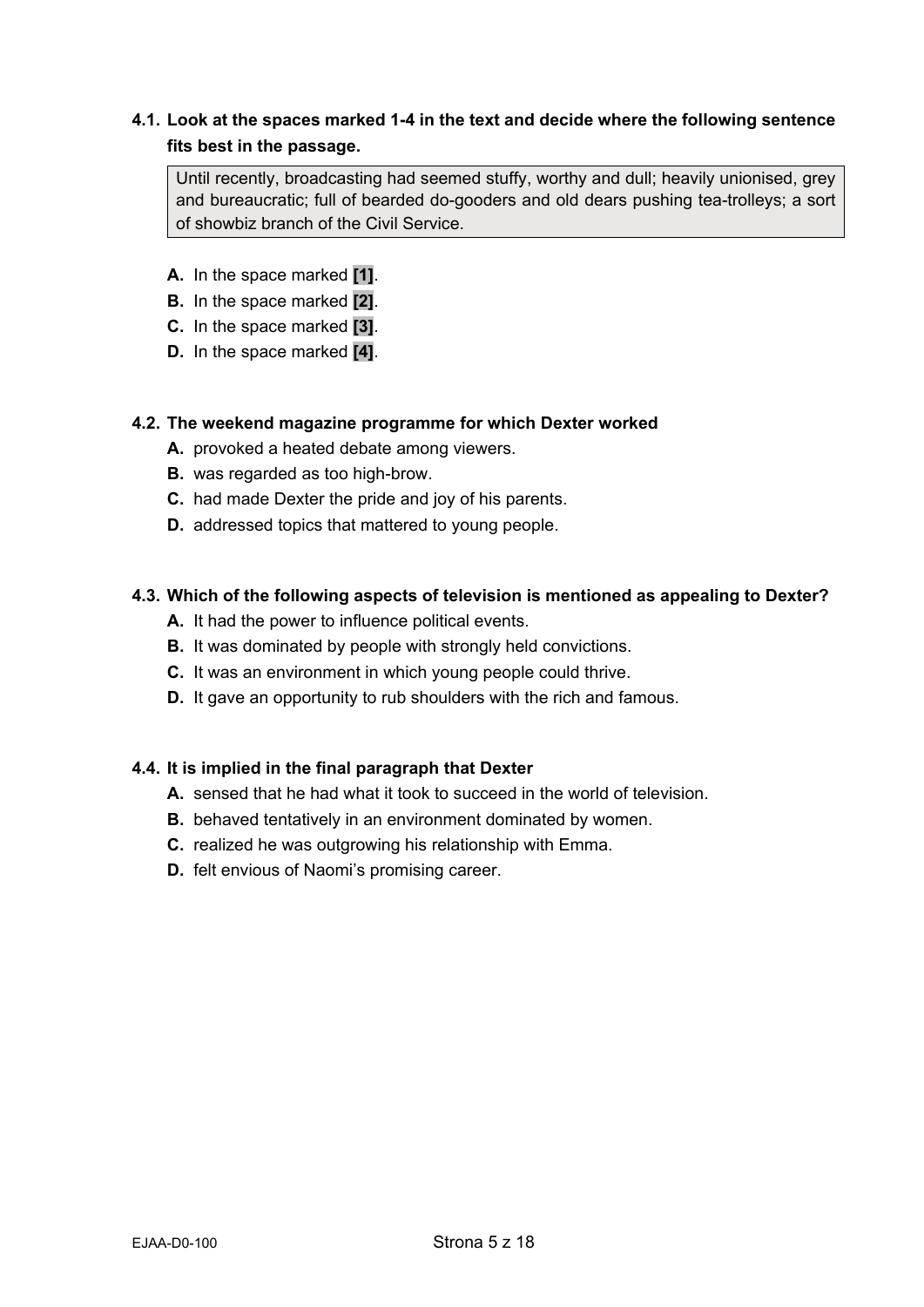## **Text 2**

#### WILL THE BBC'S STARRY ADAPTATION OF SHAKESPEARE SUCCEED?

Most Shakespeare productions on television have been either camera-captures of a previous theatre success or were filmed in a studio that looked like a stage. Sir Anthony Hopkins' portrayal of King Lear, though, is, in every sense, different. The play, if performed in full, runs for at least four hours, but director Richard Eyre brings it in at 115 minutes, which is the usual span of a TV movie thriller, a genre also echoed through the setting of a dystopian contemporary London under Lear's military dictatorship. This length and look are central to what the production is aiming for – mass audiences. Most previous TV Shakespeare has been targeted towards viewers who happened not to be at the National Theatre or the Royal Shakespeare Company on that night. However, with the latest version of *King Lear*, the BBC and co-producer Amazon, in whose online vaults the show will have a long afterlife beyond its forthcoming BBC Two premiere, hope that much wider audiences will give it a go: those who have watched Hopkins in *Westworld*, admired Jim Carter as the butler in the popular drama series *Downton Abbey*, or applauded Andrew Scott for his Moriarty in *Sherlock.*

In style, as well as cast, this production of *King Lear* fits TV's flow. The pivotal scene in which Lear loses his mind, usually located on a heath, here takes place in a bleak concrete shopping centre that was modernist long ago, with Hopkins, like a street-sleeper, wheeling a supermarket trolley through the winos and school truants.

**Another hero of the show is the delete key on the director's laptop**. Swathes of pages are excised, especially in the sub-plots of the middle acts, with the sequencing also tweaked, so that the second scene of the fourth act now comes after the sixth, which is joined to the first. Counter-intuitively, but effectively, Eyre often ignores Shakespeare's use of cross-cut short scenes, prophetic of cinema, to create longer sections in one setting.

The main highlight of the project is the return to the classical canon of Hopkins, a great Shakespearean actor for many years feared to be permanently lost to Hollywood, who proves that he still has the vocal dexterity and psychological intuition needed for the repertoire's peaks. As has become common with modern Lears, Hopkins gives a clinically precise depiction of the onset of dementia, with which we now diagnose the king. But the key to his wrenchingly affecting performance is a bold verbal bi-polarity: much must have been done in the sound balance to reconcile the flaming rage of the curse against his daughter, Cordelia, with the whispery softness of the reconciliation. With his performance Hopkins has set a new benchmark for Shakespeare, to which others can only aspire, and he could not have done more to make this tragedy, which is more than 400 years old, thrive in the box-set and streaming culture.

*adapted from www.theguardian.com*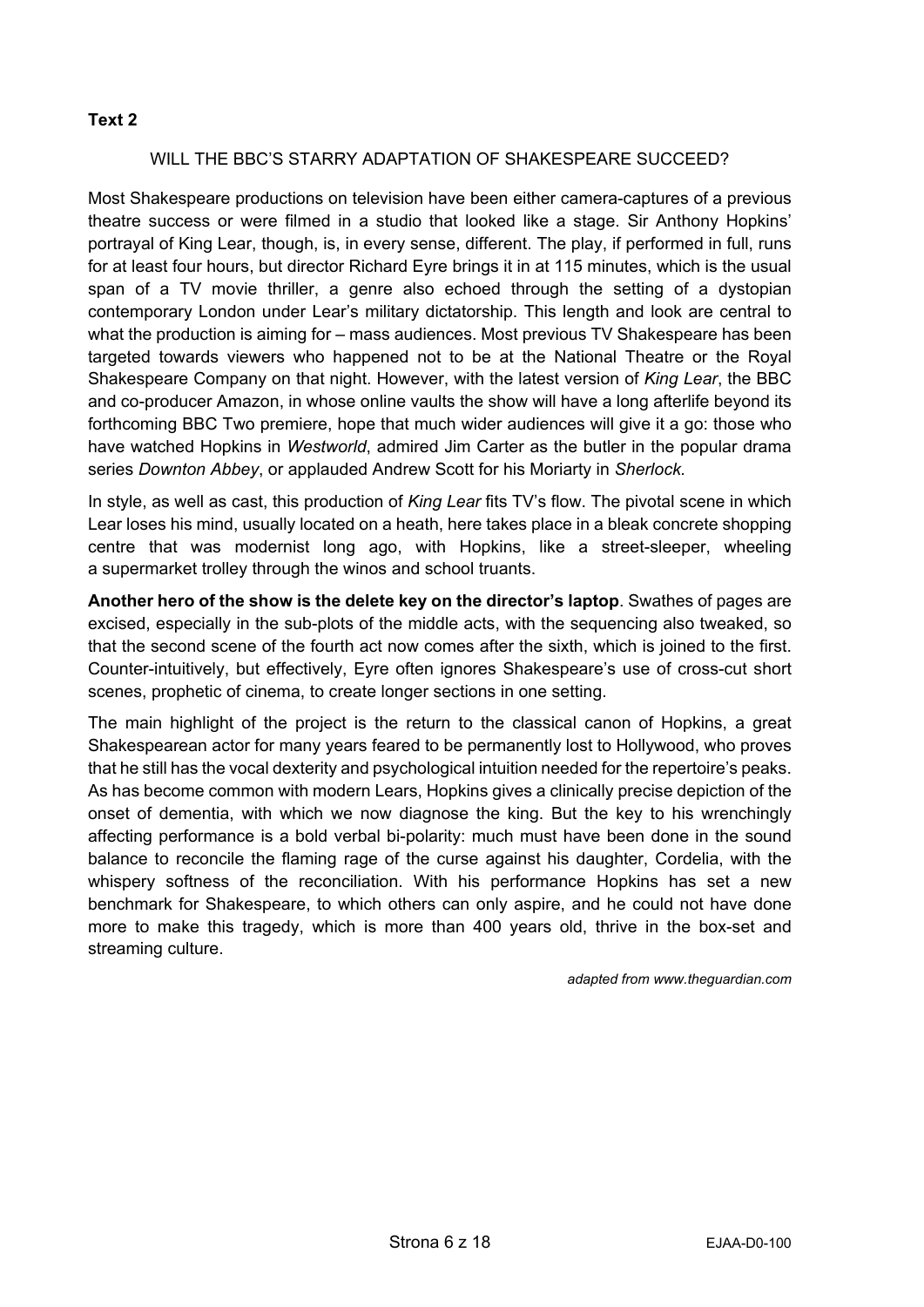#### **4.5. We learn from the first paragraph that the BBC adaptation of** *King Lear*

- **A.** features actors who have already appeared in other TV productions of *King Lear*.
- **B.** will be made available online simultaneously with the TV premiere.
- **C.** is likely to dishearten enthusiasts of BBC productions.
- **D.** caters to the demands of television as a medium.

## **4.6. The author uses the phrase "Another hero of the show is the delete key on the director's laptop"**

- **A.** to call into question the computer-generated effects the director has introduced.
- **B.** to draw attention to the director's extensive abridgement of the original play.
- **C.** to express his scepticism about the director's editing skills.
- **D.** to highlight the director's reliance on modern technology.

#### **4.7. In the last paragraph, the author claims that**

- **A.** Hopkins' Hollywood career undermined his credibility as a Shakespearean actor.
- **B.** Hopkins is expected to give way to new-generation Shakespearean actors.
- **C.** Hopkins fails to give a convincing portrayal of King Lear's bi-polarity.
- **D.** Hopkins' performance as the central character is unrivalled.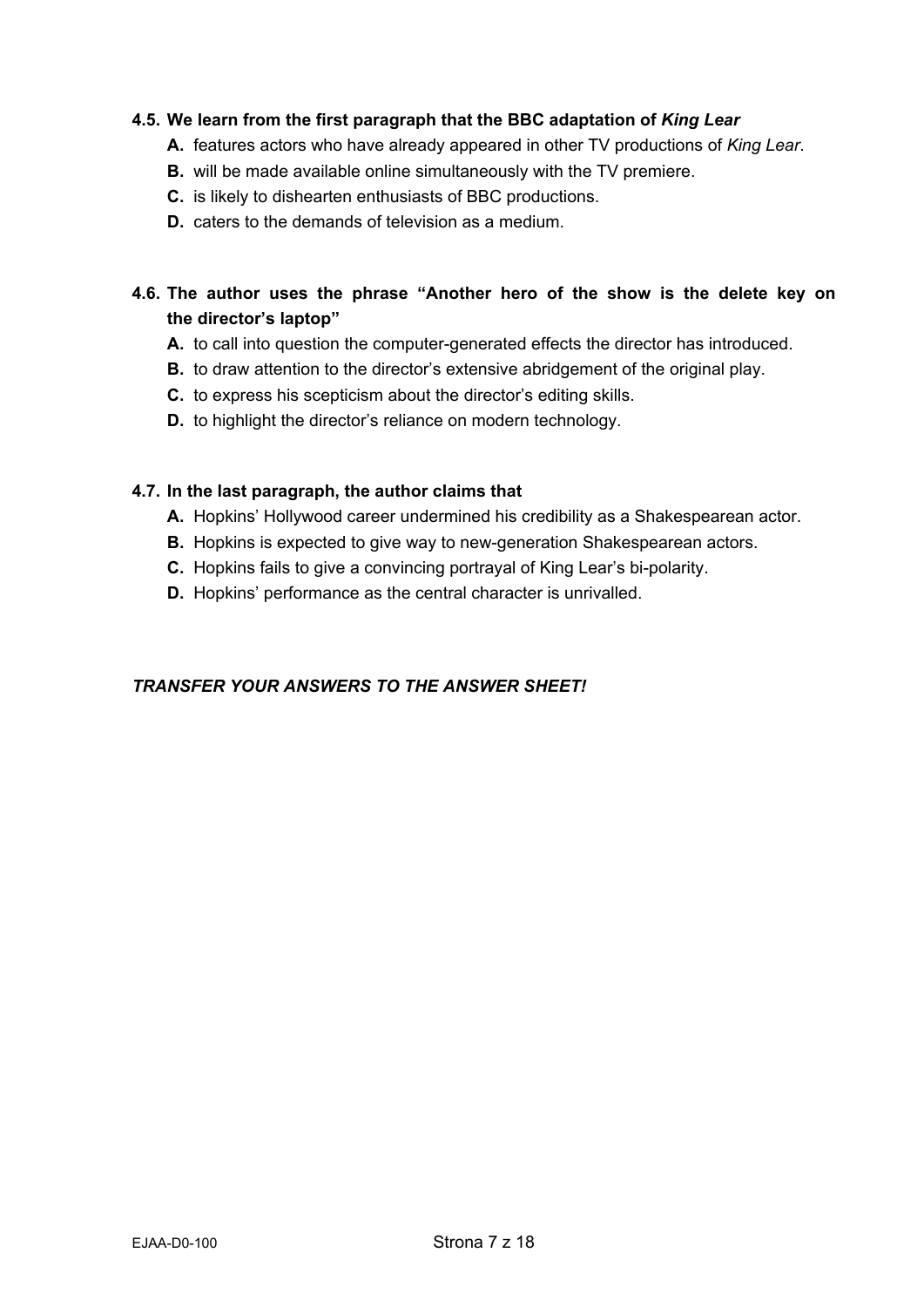#### **TASK 5. (0–4)**

**Read the article. Four passages have been removed from the text. Complete each gap (5.1.–5.4.) with the passage which fits best and put the appropriate letter (A–E) in each gap. There is one passage which you do not need to use.** 

#### THE UNMADE SPEECH: AN ALTERNATIVE DRAFT OF HISTORY

"*Now this madness of war is once more spreading through the world, and our brave country must again prepare itself to survive against great odds. I have never forgotten the sorrow and the pride I felt as my sister and I huddled around the nursery wireless set listening to my father's inspiring words on that fateful day in 1939. Not for a single moment did I imagine that this solemn and awful duty would one day fall to me*." Thank goodness the Queen never had to make that speech. Indeed, she may not even have known about it. Written as part of a preparatory exercise for a third world war that never came, it is really barely more than a footnote to history. **5.1.** So why do we pay such rapt attention to a world that never was?

There is, in general, something dissatisfying about counterfactual history. It's too flimsy. Once you have taken more than a single step away from what really happened, the variables make all speculation pointless.

Another speech we have never heard was written for Richard Nixon in case of a Moon landing disaster. "*Fate has ordained that the men who went to the Moon to explore in peace will stay on the Moon to rest in peace. These brave men, Neil Armstrong and Edwin Aldrin, know that there is no hope for their recovery. But they also know that there is hope for mankind in their*  **sacrifice." 5.2.** The two speeches have something else in common: they both imagine the worst, and leave us relieved that it didn't come about.

Interestingly, when it comes to world-shaking events, we don't do a lot of speculating the other way round. **5.3.** They might actually have been written, but once the alternative course of action transpired, it's only natural that their authors would be at pains to make their choices seem inevitable. How much more pleasant it is to creep to the edge of the precipice, and then draw gratefully back, than to look up from the ravine below and know that you are stuck where you are.

You can be sure that all over the planet there are political advisers carrying laptops that bear drafts of speeches written to address the aftermath of the unthinkable. **5.4.** \_\_\_\_\_ It must be an awful duty to have to write that sort of thing – to imagine your way into a catastrophe and to put in so much work on a project that you fervently hope turns out to be redundant. When you read these speeches, part of their creepy power comes from the detail with which they are written. Far more disconcerting than the Queen's line about "the madness of war" is the passage later on in which the safety of her "beloved son Andrew" is called into doubt.

*adapted from www.independent.co.uk*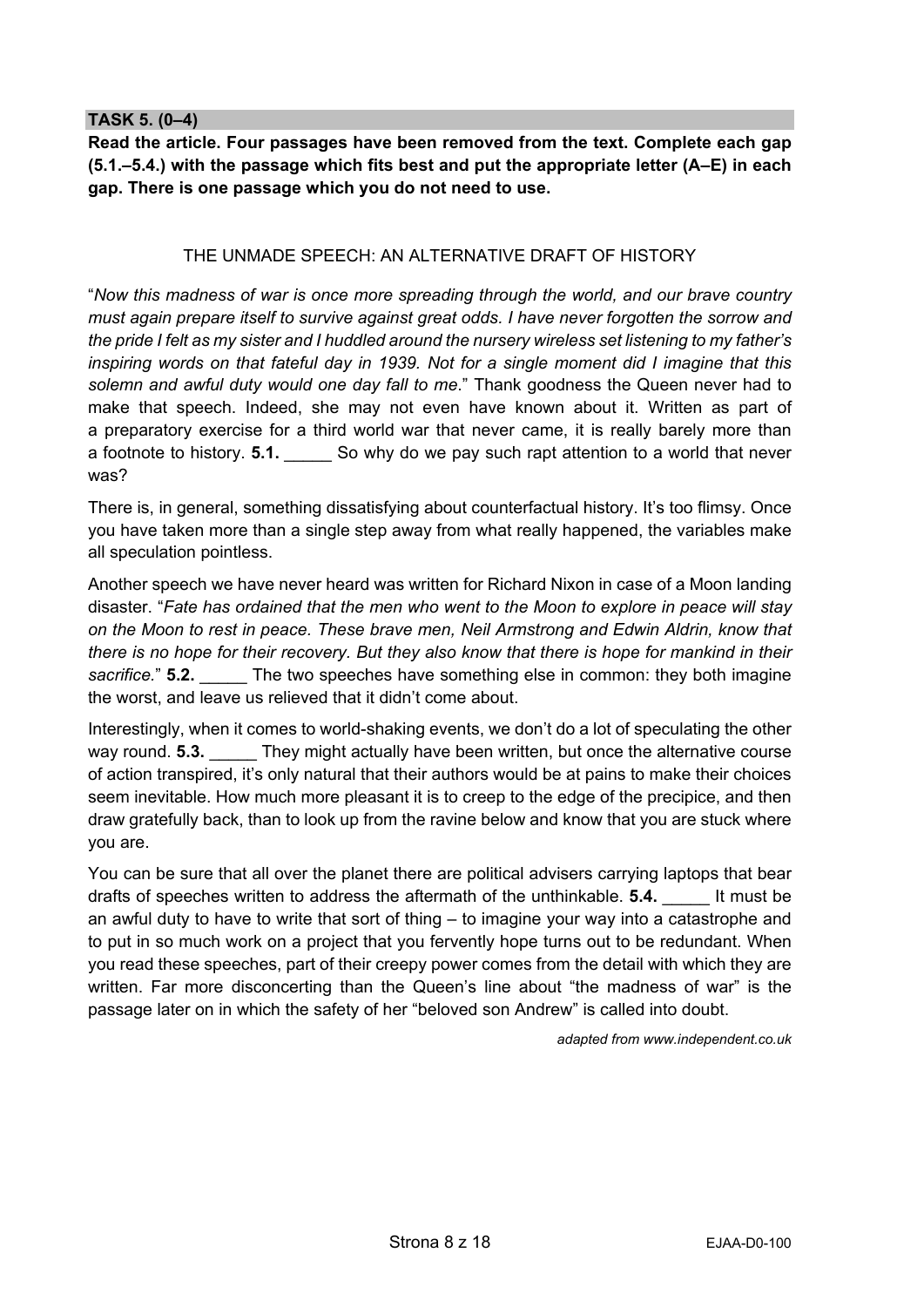- **A.** Collectively, they might be entitled "In Case of Emergency". This is an unsettling thought, a bit like the idea that newspapers have large files of obituaries for people who aren't yet dead.
- **B.** Since the motives for their existence and their revelation are much less powerful than World War III or extra-terrestrial disaster, their impact on the reader is also much weaker.
- **C.** Just as in the case of the Queen's speech, here the imaginary hardens into something tangible, something that was so nearly the case that it has left its shadow in reality. And so to read it is to feel the thrill of the uncanny, as if you have just received a postcard from an adjacent universe.
- **D.** There is no surviving text for a speech in which Harry Truman explains why the US didn't use the atomic bomb, or one in which Tony Blair explains why another UN resolution would be a prerequisite for invading Iraq.
- **E.** We haven't learned anything substantive from the speech. And yet, when it was released as part of the latest National Archive declassification, most newspapers concluded that this figment of the imagination was more interesting than a number of real events.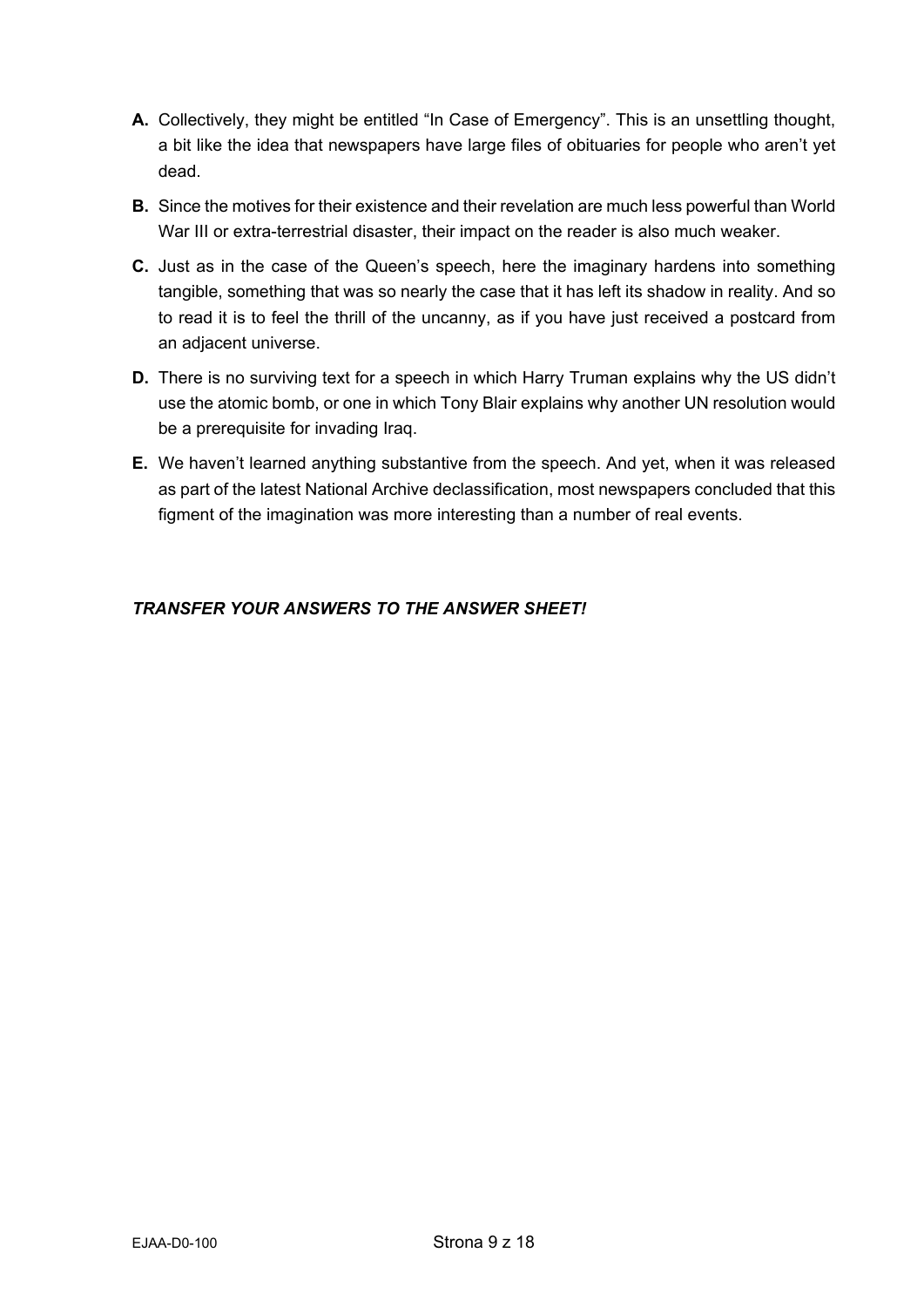#### **TASK 6. (0–4)**

**Read the text. For questions 6.1.–6.4., choose the appropriate paragraph and write the corresponding letter (A–E) in the table. One paragraph does not match any of the questions.** 

| In which paragraph does the author refer to |                                                                 |  |  |  |  |  |
|---------------------------------------------|-----------------------------------------------------------------|--|--|--|--|--|
| 6.1.                                        | a regularly held event which includes a competition?            |  |  |  |  |  |
| 6.2.                                        | a certain misconception about the language used by the natives? |  |  |  |  |  |
| 6.3.                                        | mutual support among community members?                         |  |  |  |  |  |
| 6.4.                                        | a noticeable trend in the number of speakers using the dialect? |  |  |  |  |  |

## THE US ISLAND THAT SPEAKS 'HOI TOIDER'

- **A.** Located 34 miles from the North Carolina mainland, Ocracoke Island is fairly remote and can only be reached by boat. Being so cut off, in colonial times Ocracoke was considered to be a perfect spot for fugitives like pirates and outlaws who wanted to drop out of sight. As a result, an enormously diverse community of around 200 inhabitants emerged and started mixing words and dialects, eventually building their own way of speaking called 'Hoi Toider'. Someone has humorously described it as Elizabethan English with Irish and Scottish accents from the 1700s sprinkled in, all mixed up for good measure with pirate slang.
- **B.** This Elizabethan origin is the reason why 'Hoi Toider' is commonly perceived to be a fusion of words that are obsolete in contemporary English. However, this presumption couldn't be further from the truth. In fact, it is a rich blend of a variety of cultures and languages which have morphed into a unique dialect or brogue. Let's have a look at some examples. The word 'quamish' does indeed come from the 16<sup>th</sup>-century English 'qualm' meaning sick or nauseous, but the word 'buck', which means a male friend, has been traced back to 13<sup>th</sup>-century German.
- **C.** The community lived in seclusion for almost two centuries. Electricity didn't arrive at the island until 1938 and ferries didn't operate until 1957, leaving the islanders cut off except for the occasional supply trip to the mainland. But in recent years, the island has been invaded by flocks of tourists. There are also more invaders from the mainland moving in every year. And as remoteness has become a thing of the past, the language is following suit. Native islanders used to acquire 'Hoi Toider' naturally because it was the only means of spoken communication on the island. But the full 'Hoi Toider' brogue is gradually starting to disappear. Thus, there is every likelihood that within one or two generations it'll fade away.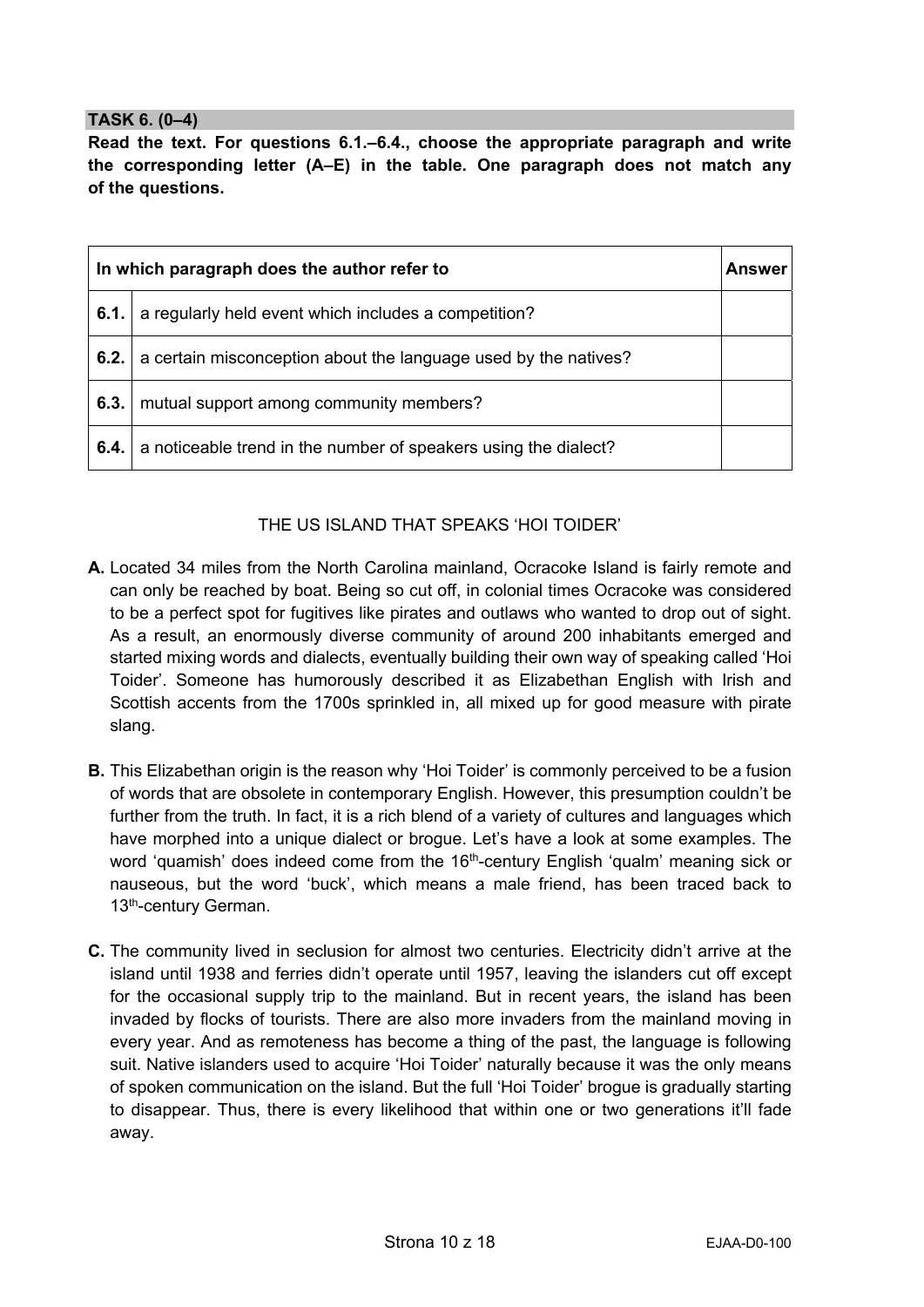- **D.** The islanders are managing to hold onto their unique culture in other ways. In the beginning, settlers often had to resort to alternatives while rustling up a meal. That same concept holds true today: with limited stores on the island, if you run out of supplies, you can either head to the mainland for what you need or just find a replacement. That was apparently how Ocracoke's signature dish came to be. The story goes that one day, an island resident was making a date cake and suddenly realized she had all the ingredients except the dates! She looked in her cupboard and found a jar of fig preserves. She threw them into the mix, and made Ocracoke Fig Cake. Now, annually in August, you can attend a Fig Festival complete with fig cake bake-off and fig tastings.
- **E.** These days Ocracoke island is a little bit of a melting pot. You can spot people from all walks of life there, which, in some ways, reflects the same wealth of experience the original settlers brought. And, despite the passage of time, traditions stand strong – no matter what changes, some things will stay the same. Islanders still dance a square dance, much like dances performed during the American colonial period, and they invariably value the same things as their ancestors. For instance, if someone is left destitute, the locals will always pitch in. Let's hope they manage to preserve the best of their culture for future generations.

*adapted from www.bbc.com*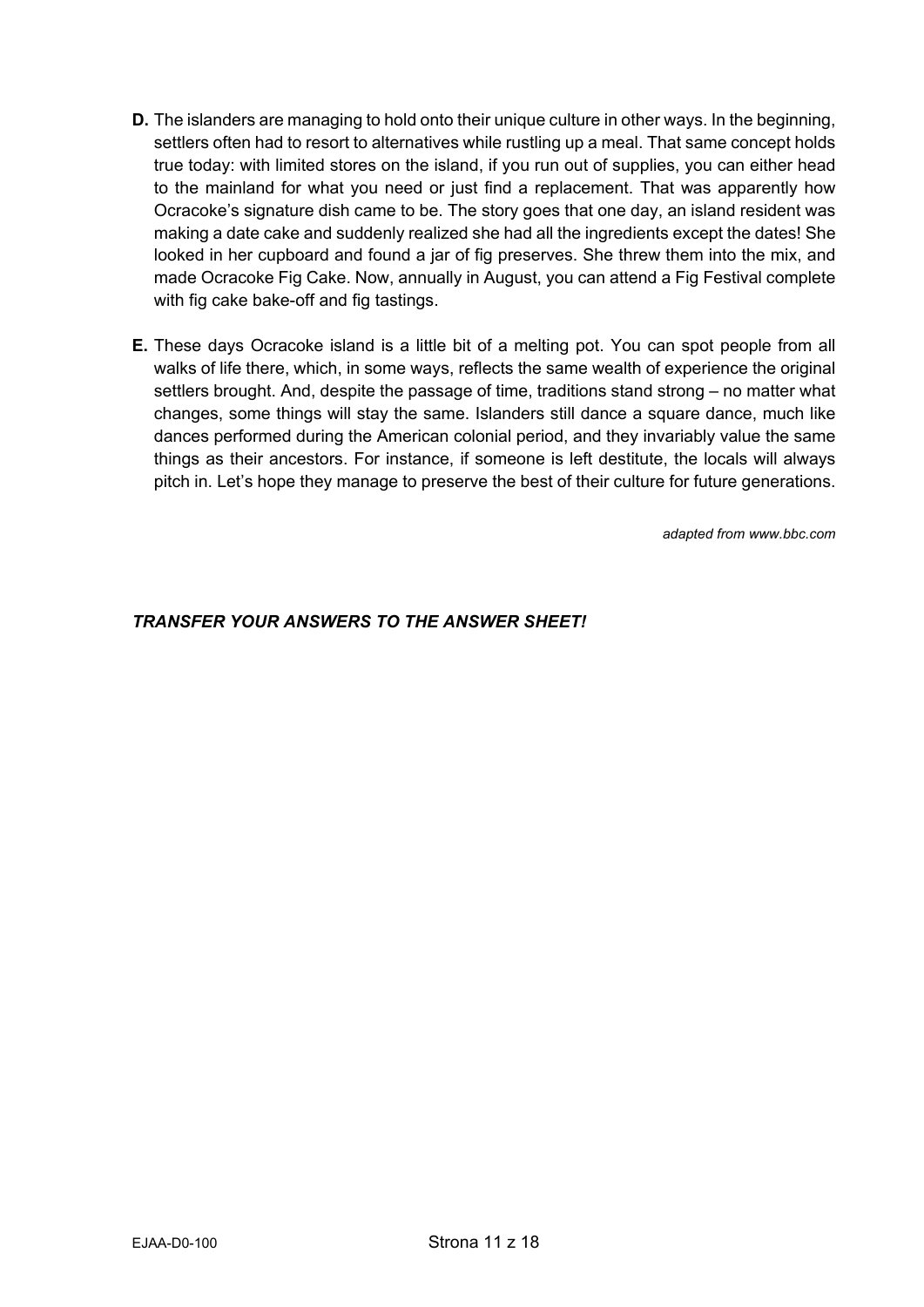#### **TASK 7. (0–5)**

## **Read the text. For questions 7.1.–7.5., choose the word or phrase which fits best in each gap. Circle the appropriate letter (A, B, C or D).**

#### WHEN WILL MY COMPUTER UNDERSTAND ME?

It's not hard for humans to distinguish the "charge" of a battery from criminal "charges", but for computers, **7.1.** \_\_\_\_\_ between the various meanings of a word is problematic. Even though linguists and computer scientists have been trying hard to get computers to understand human language by programming semantics as software, they have had mixed success. It was driven initially by attempts to translate Russian technical texts during the Cold War, and more recently by data analysis tools. A few of IBM's systems and Google Translate are high-profile, successful applications of language technologies, but even they were at first liable to produce humorous answers and mistranslations, which was evidence of the difficulty of the problem. Using dictionary meanings to train computers to better understand language also 7.2. obstacles. Dictionaries have their own sense distinctions and nuances. However, what is crystal clear to dictionary-makers can be murky to the dictionary reader. Moreover, no two dictionaries provide the same set of meanings, and the same word can **7.3.** a different sense depending on the context.

Watching linguists struggle to make sense of conflicting definitions led researchers to try a different tactic. **7.4.** \_\_\_\_\_ using dictionary entries, why not mine a vast body of texts, which are a reflection of human knowledge and language, and use the implicit connections between the words to create a weighted map of relationships? Different meanings of the same word could be visualised as points in space, either close together or far apart, depending on the meaning in a particular context. In other words, researchers hope to get to a point where a computer will be able to interpret the speaker's intention. Until that goal **7.5.**  $\blacksquare$ , computers won't understand languages as well as a human being does.

*adapted from www.sciencedaily.com* 

**A.** bring down **B.** take on **C.** look up **D.** make out

**7.3.**

#### **7.1.**

- **A.** disclosing
- **A.** encountered **B.** overcame
- **B.** diverging
- **C.** determining
- **D.** differentiating

#### **7.4.**

## **7.5.**

**7.2.**

- **A.** In view of
- **B.** was attained

**A.** attains

**C.** surpassed **D.** proved

- **B.** On behalf of **C.** Instead of
- 
- **C.** might have attained
- **D.** In case of
- **D.** has been attained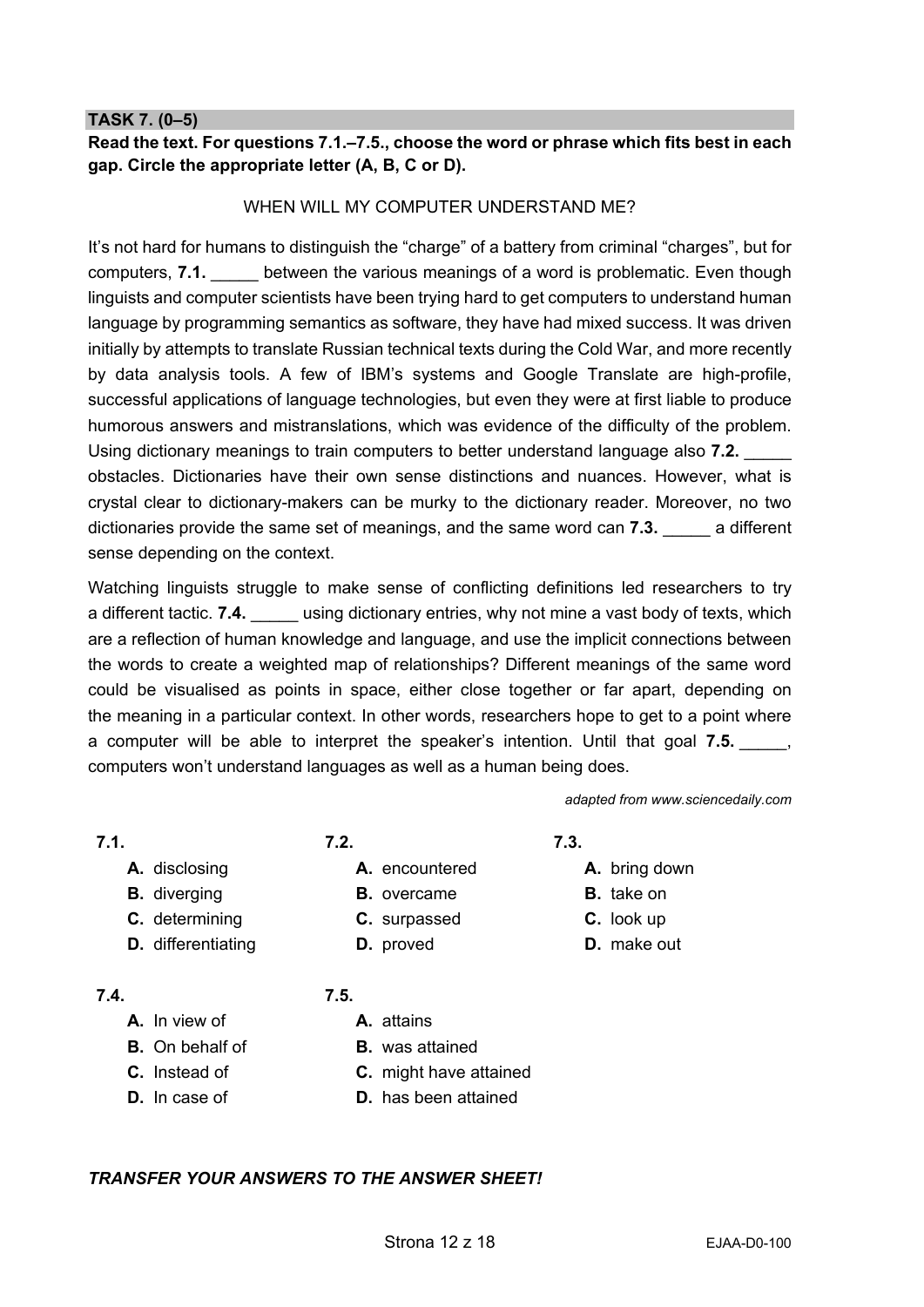#### **TASK 8. (0–5)**

**For questions 8.1.–8.5., think of one word only which can be used to complete all three sentences. Write the missing word in the space provided. The words must be spelled correctly.** 

## **8.1.**  $\blacksquare$

- The patient's poor health continues to leave its … on his mood.
- You've got a dirty ... on your tie. Don't try to remove it on your own.
- The river reached its high-water … as a result of heavy rains in the south of the country.

#### **8.2.** \_\_\_\_\_\_\_\_\_\_\_\_\_\_\_\_\_\_\_\_

- When the dog's hair started to … out in patches, I decided to consult the vet.
- Appeals for residents to volunteer in the charity event often … on stony ground.
- As long as you manage to balance your budget, you'll never … into debt.

# **8.3.**  $\blacksquare$

- Will you … for me if anybody asks where I was yesterday? I need to keep it a secret for now.
- The journalist selected to … the American election for the BBC has won many prestigious awards.
- Do you expect me to believe that \$500 was not enough to … your expenses?

**8.4.** \_\_\_\_\_\_\_\_\_\_\_\_\_\_\_\_\_\_\_\_

- I put my sister's … temper today down to lack of sleep.
- Food is still in … supply in many parts of the world.
- Please, hurry up, we're really … of time.

## **8.5.** \_\_\_\_\_\_\_\_\_\_\_\_\_\_\_\_\_\_\_\_

- It came as a surprise to me when I learned that bees locate flowers by ... .
- The tour guide warned the group to keep their bags in … at all times.
- Windmills are a common … in this part of the country.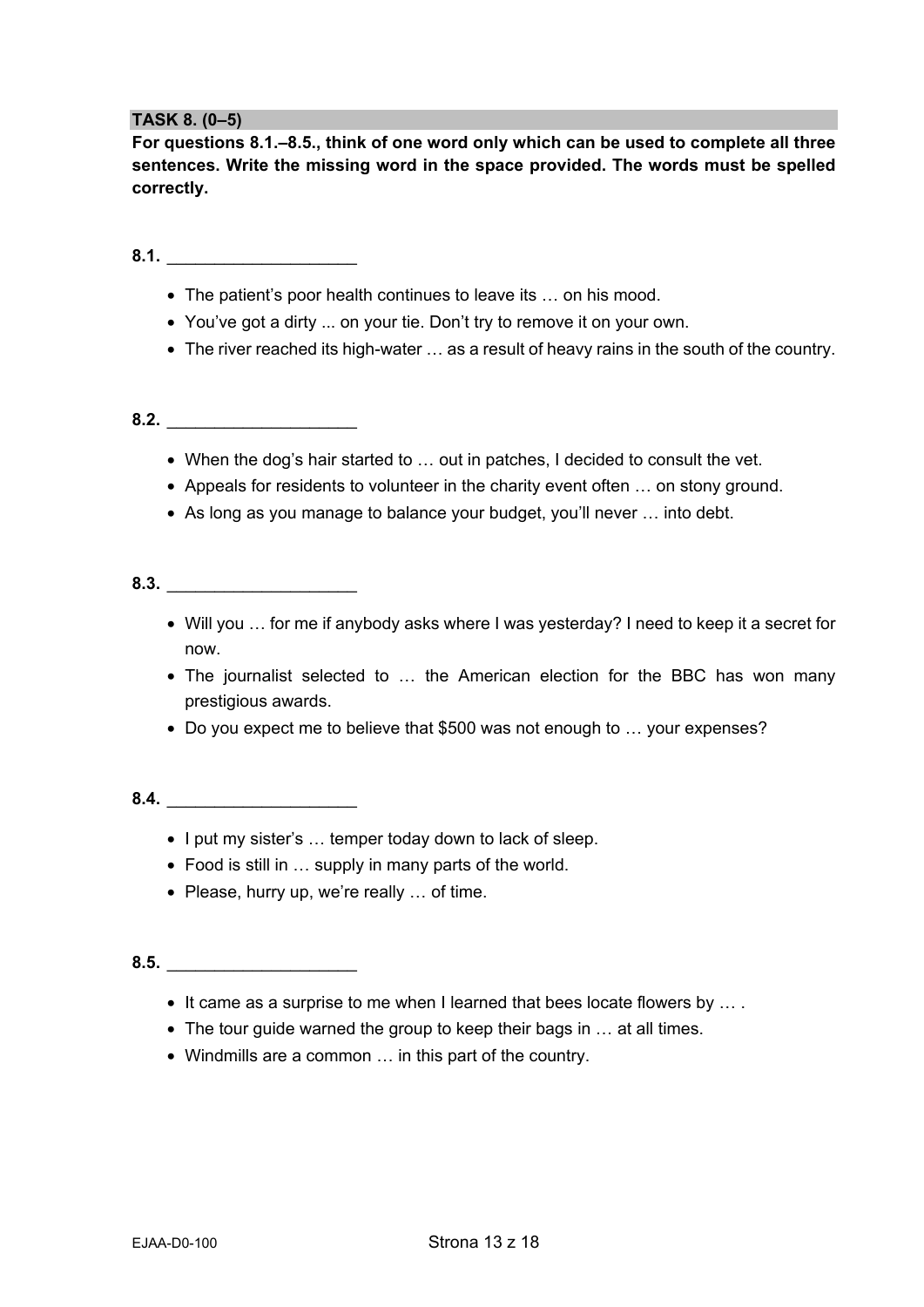#### **TASK 9. (0–5)**

**For questions 9.1.–9.5., complete each gap using the words given in brackets so that the sentence is logical and correct as far as spelling and grammar are concerned. You can change the form of the words given in brackets or add other words if necessary. Use up to six words including the words given in brackets. Do not change the order of the words given in brackets.**

| <b>9.1.</b> My biology teacher was the first (congratulate / I / win)                        |                                     |  |  |
|----------------------------------------------------------------------------------------------|-------------------------------------|--|--|
|                                                                                              | a prize in the science competition. |  |  |
|                                                                                              |                                     |  |  |
|                                                                                              | her advice                          |  |  |
| if she ignores everything we say?                                                            |                                     |  |  |
|                                                                                              |                                     |  |  |
| 9.3. I'm afraid the agreement (might / not / sign) ____                                      |                                     |  |  |
|                                                                                              | by all of the parties yesterday.    |  |  |
| There were quite a few objections to paragraph 3.                                            |                                     |  |  |
|                                                                                              |                                     |  |  |
| <b>9.4.</b> The owner of the castle is said (pay / fortune) __________________________       |                                     |  |  |
| for the dining room table. Now it is to be auctioned together with the rest of his property. |                                     |  |  |
|                                                                                              |                                     |  |  |
|                                                                                              |                                     |  |  |
| <b>9.5.</b> Although my sister is a bit outspoken, she (tend / be / term)                    |                                     |  |  |

with everybody.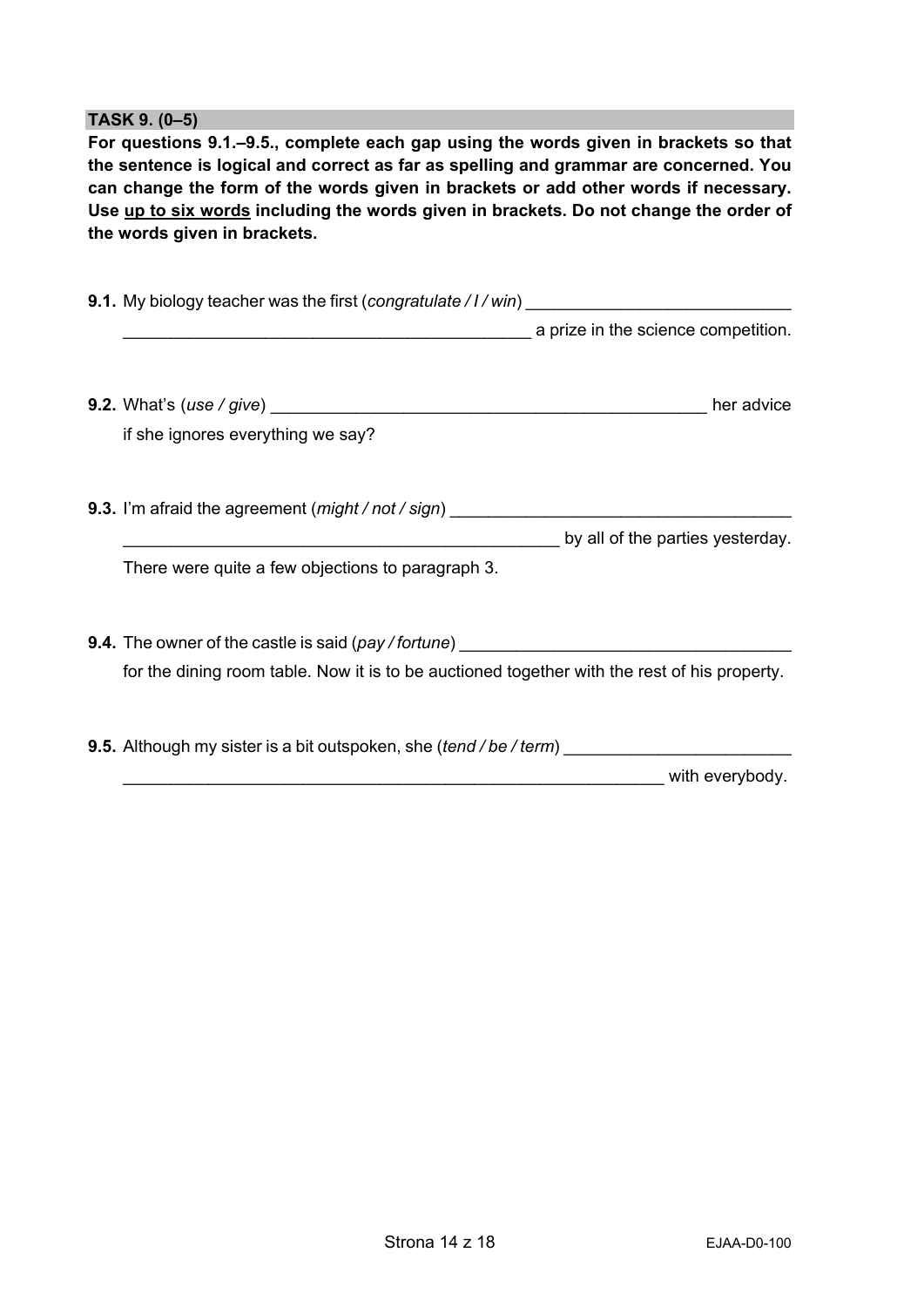#### TASK 10. (0-15)

Choose one of the topics below and write a composition following the conventions of the genre indicated in the topic. Use between 300 and 350 words.

- 1. Wiele osób uważa, że praca zespołowa przynosi lepsze efekty niż indywidualna. Czy zgadzasz się z tym pogladem? Wyraź swoja opinie na ten temat w rozprawce. Omów następujące aspekty:
	- motywację do pracy
	- · odpowiedzialność za wykonywaną pracę
	- organizację pracy.
- 2. W wielu miastach w ramach budżetu miejskiego sa realizowane ciekawe projekty zaproponowane przez mieszkańców. Napisz list do gazety internetowej, w którym:
	- · opiszesz jeden z takich projektów, który zwrócił Twoją uwagę
	- · napiszesz o problemie, który wyniknał podczas realizacji tego projektu
	- · wyrazisz swoją opinię na temat możliwości udziału mieszkańców w decyzjach dotyczących rozwoju ich miasta lub regionu.

# **FINAL COPY**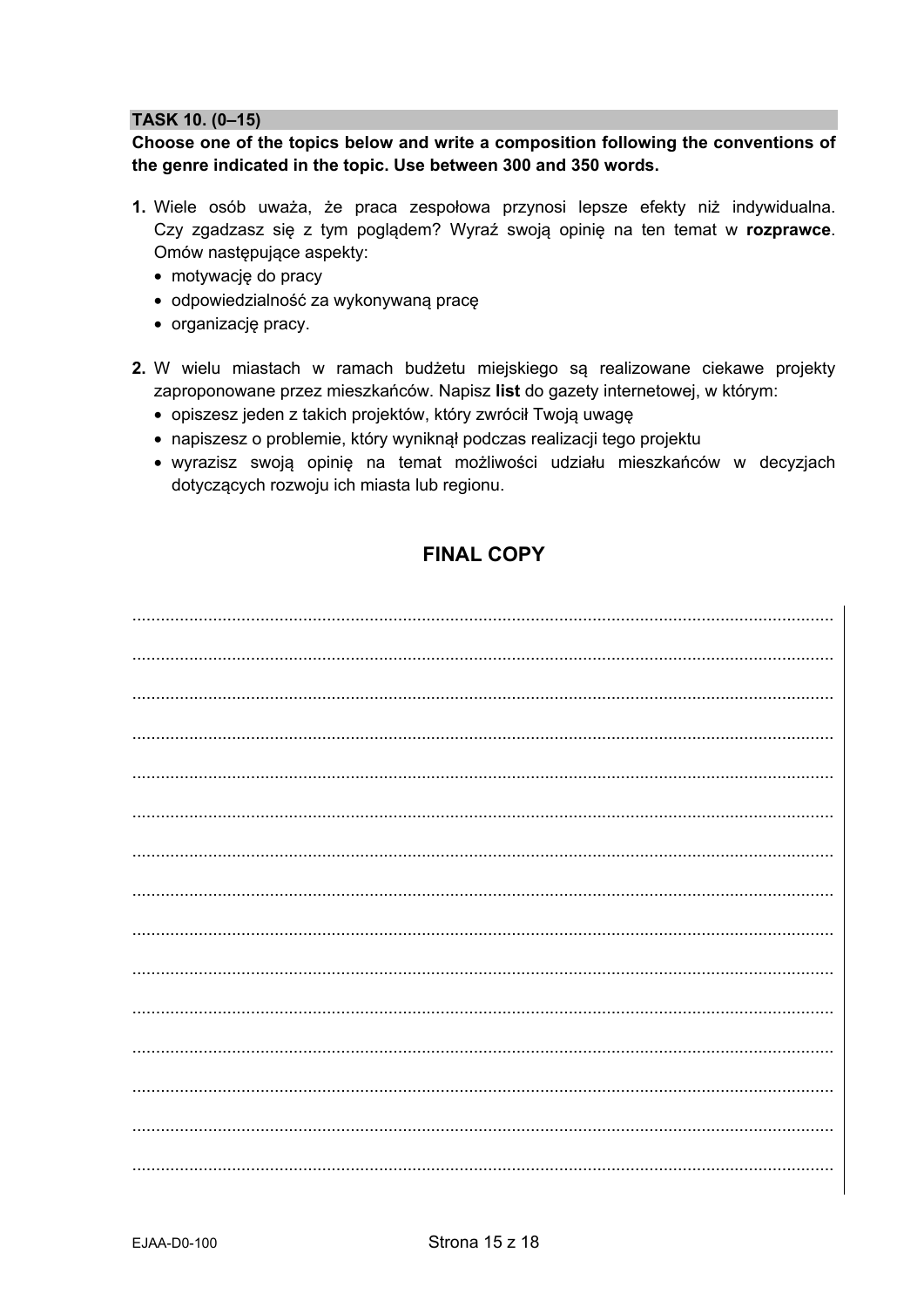| $\cdots$ |
|----------|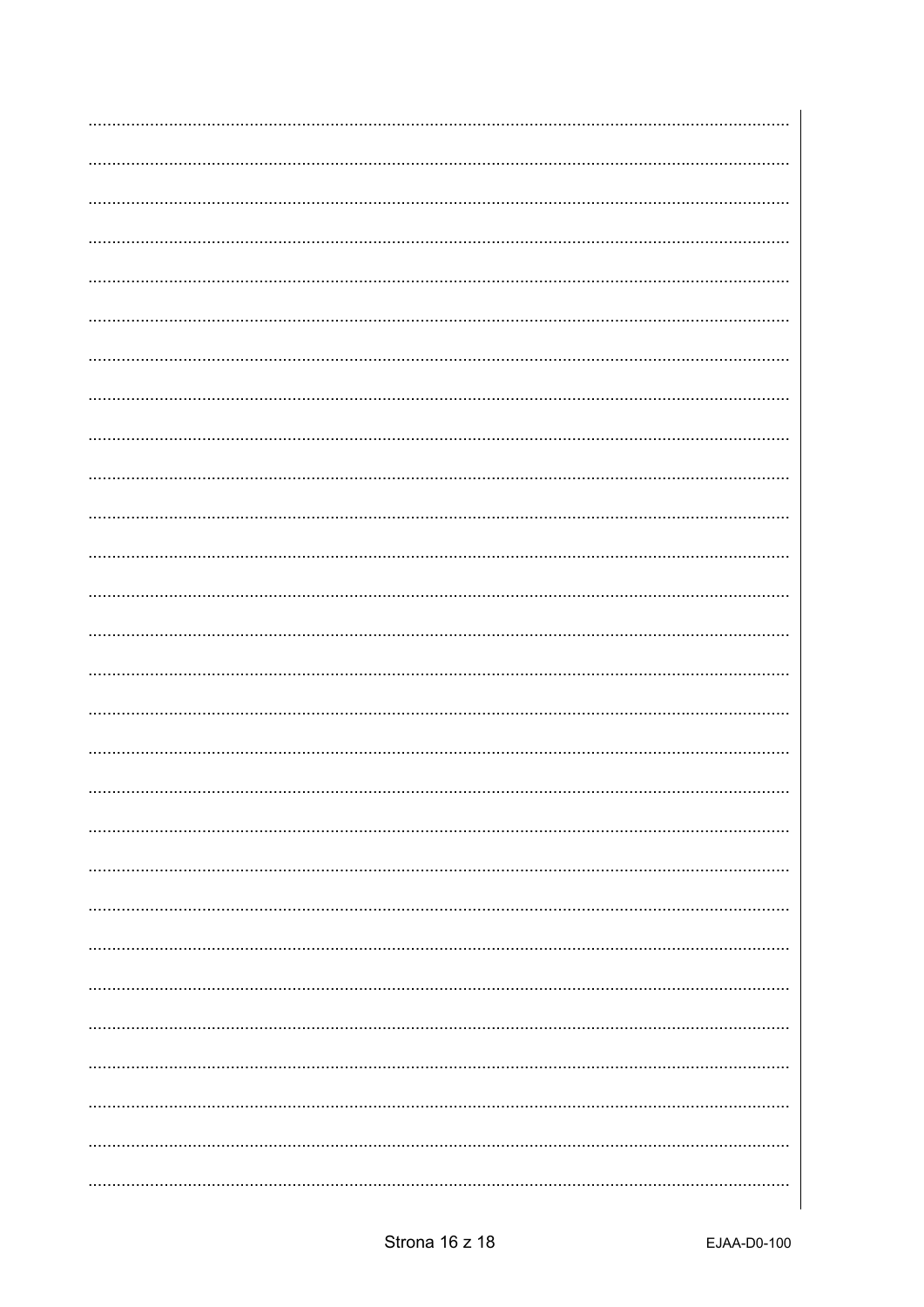| Zgodność z poleceniem                               |                         |  |   |   |   |  | Spójność<br>i logika | <b>Zakres</b><br>środków<br>językowych | Poprawność<br>środków<br>językowych | <b>RAZEM</b> |                     |                     |  |
|-----------------------------------------------------|-------------------------|--|---|---|---|--|----------------------|----------------------------------------|-------------------------------------|--------------|---------------------|---------------------|--|
|                                                     | $0 - 1 - 2 - 3 - 4 - 5$ |  |   |   |   |  |                      |                                        |                                     | $0 - 1 - 2$  | $0 - 1 - 2 - 3 - 4$ | $0 - 1 - 2 - 3 - 4$ |  |
| Elementy formy $(0-1)$<br>Elementy treści $(0-1-2)$ |                         |  |   |   |   |  |                      |                                        |                                     |              |                     |                     |  |
|                                                     | ົ                       |  | 4 | 5 | 6 |  |                      | 3                                      | 4                                   |              |                     |                     |  |
|                                                     |                         |  |   |   |   |  |                      |                                        |                                     |              |                     |                     |  |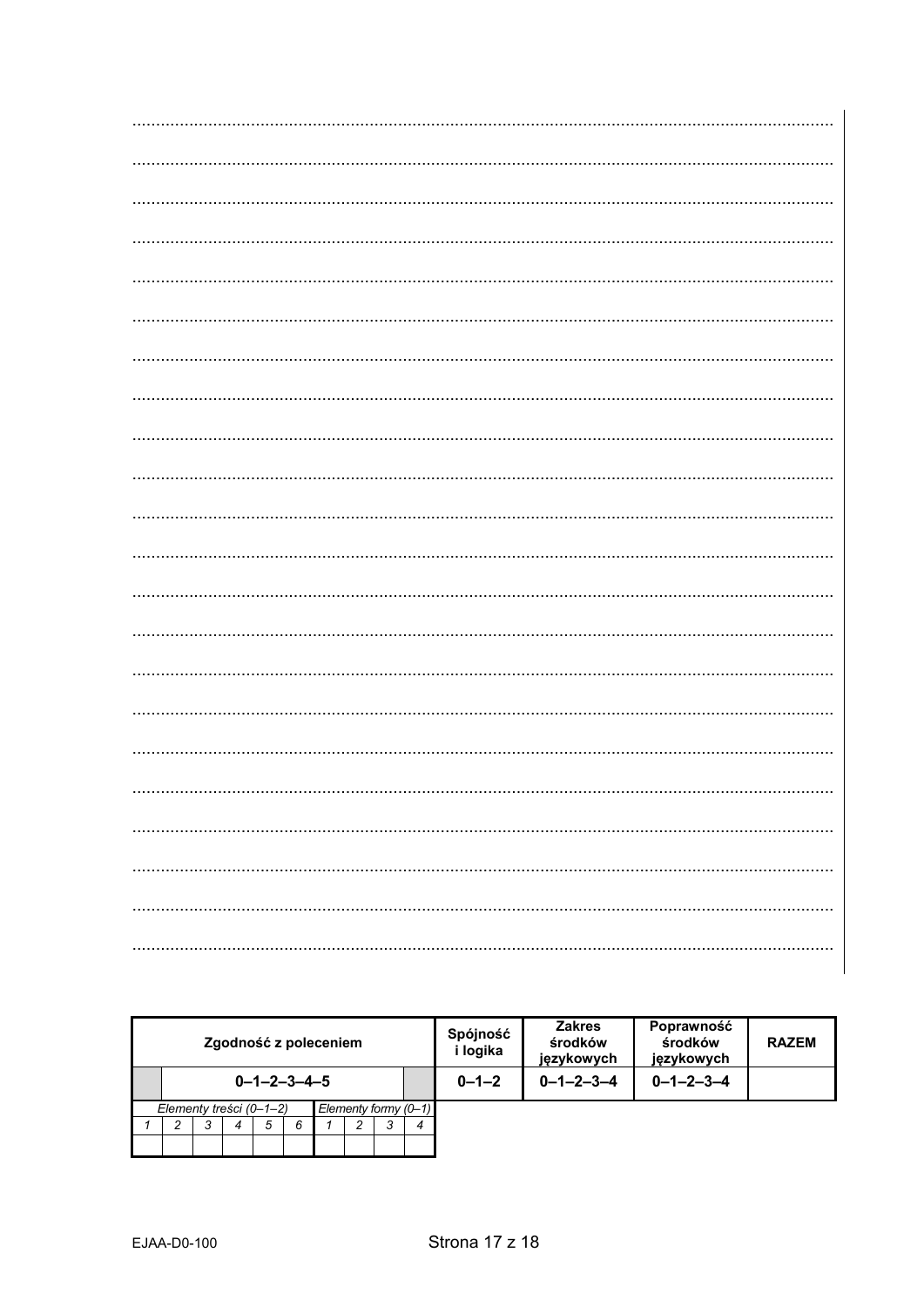**NOTES (will not be assessed)**